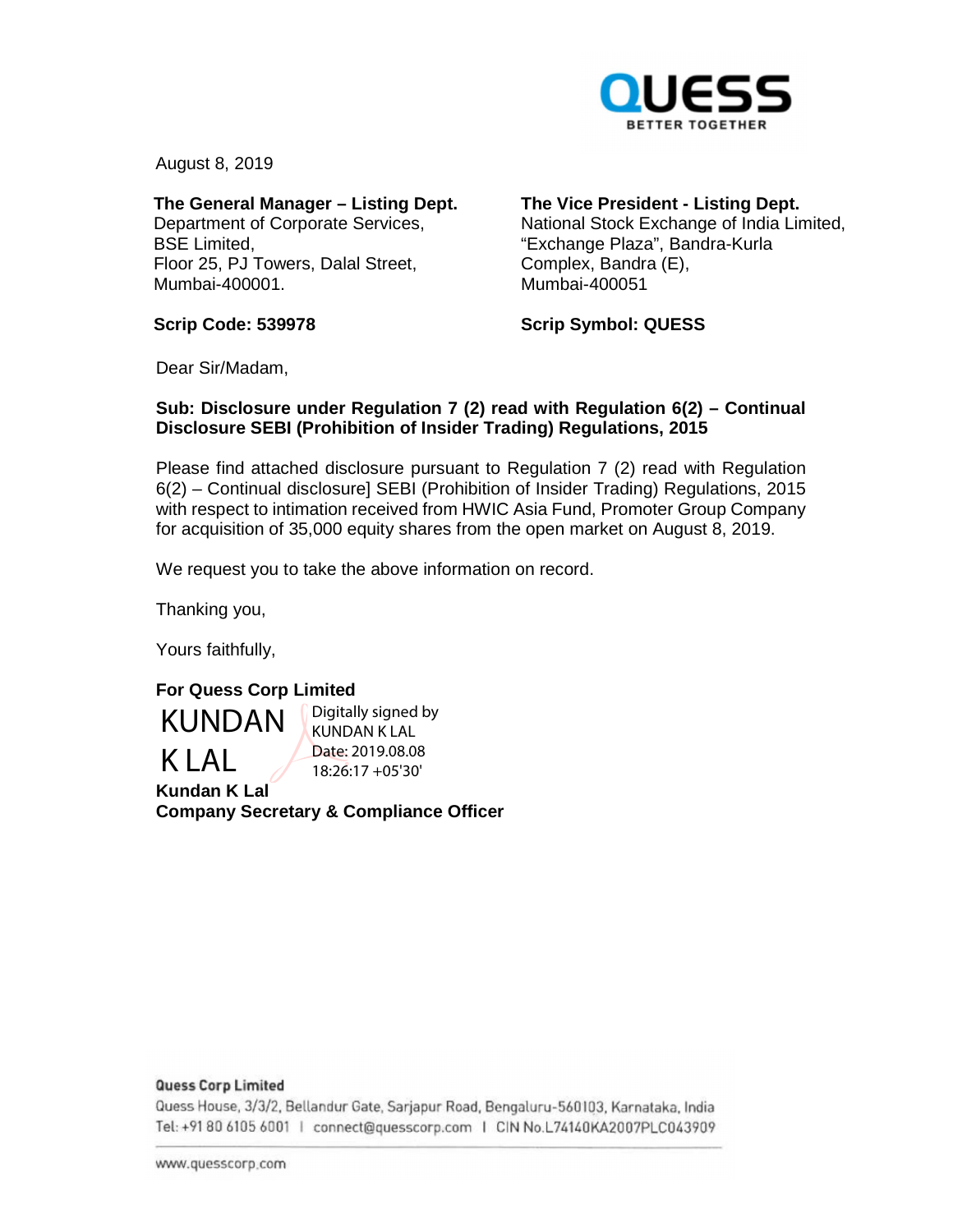# HWIC ASIA FUND

Level 1, Maeva Tower, Silicon Avenue, Cybercity, Ebene 72201, Mauritius Tel: (230) 464 3044 Fax: (230) 468 1936

August 8, 2019

To,

The Compliance Officer Quess Corp limited 3/3/2, Bellandur Gate, Sarjapur Main Road, Bengaluru- 560103 India

Dear Sir/Madam,

# Sub: Compliance with SEBI (Prohibition of Insider Trading) Regulations <sup>2015</sup>

Please find attached the Form <sup>C</sup> as per SES! (Prohibition of Insider Trading) Regulations, 2015, Regulation 7(2) read with Regulation  $6(2)$  - Continual disclosures.

Kindly take the above on record.

Please acknowledge receipt.

Thank you.

Yours sincerely,



Encl.: As above.